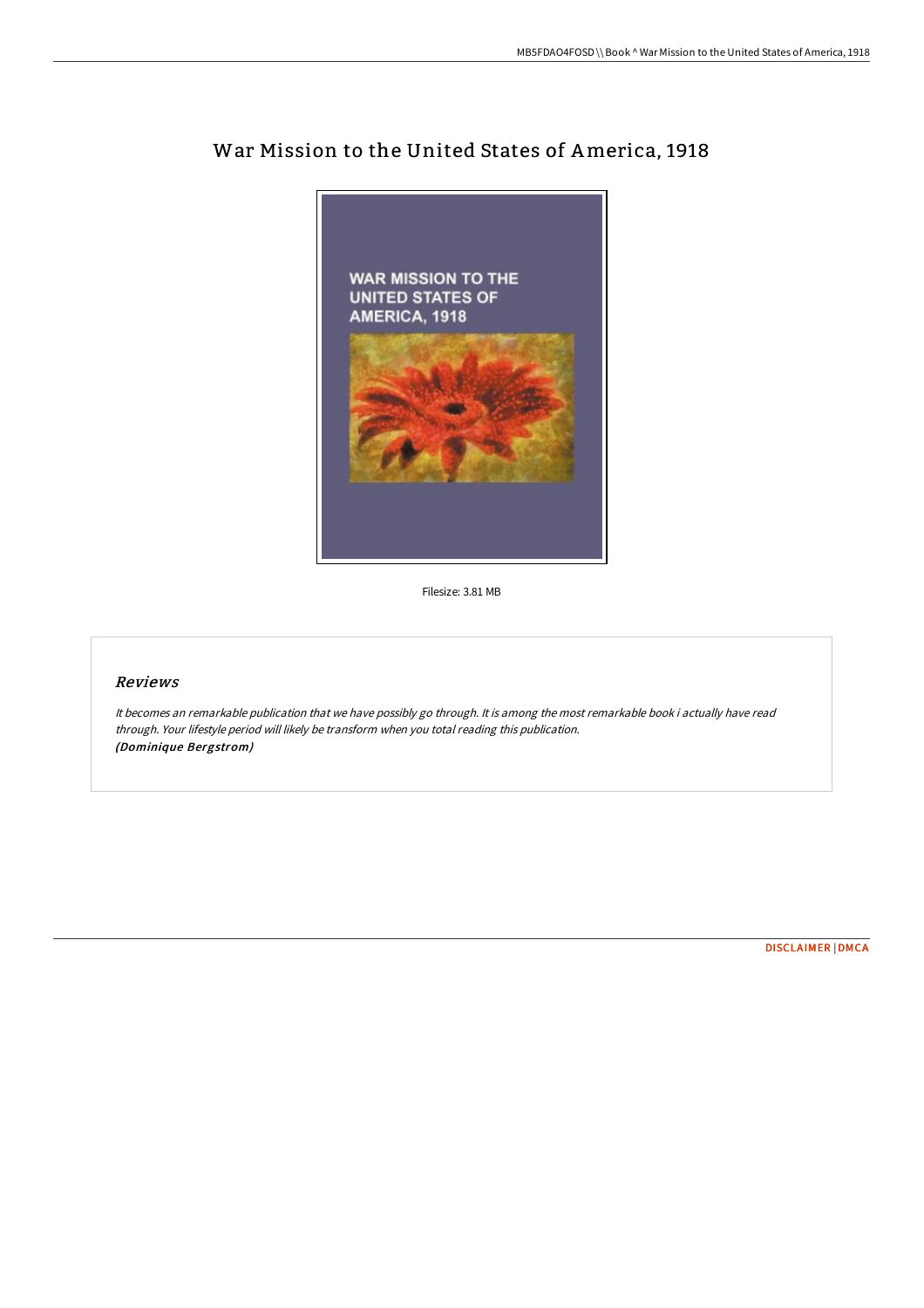## WAR MISSION TO THE UNITED STATES OF AMERICA, 1918



To save War Mission to the United States of America, 1918 PDF, remember to follow the web link beneath and download the ebook or have accessibility to additional information that are highly relevant to WAR MISSION TO THE UNITED STATES OF AMERICA, 1918 book.

Rarebooksclub.com, United States, 2012. Paperback. Book Condition: New. 246 x 189 mm. Language: English . Brand New Book \*\*\*\*\* Print on Demand \*\*\*\*\*.This historic book may have numerous typos and missing text. Purchasers can download a free scanned copy of the original book (without typos) from the publisher. Not indexed. Not illustrated. 1918 Excerpt: .and 16, Spadina Gardens, Toronto, Can. HUNTER, Capt. Gordon Douglas; born Gait, Ontario, April 1, 1896; graduate Woodstock College; commissioner in 9th Mississauga Horse, Sept., 1915; joined 124th Batt., C.E.F., Nov., 1915; transferred to R.F.C., Jan., 1917, wounded and made prisoner of war, May, 1917; repatriated, Jan., 1918. Joined Mission Feb. 27, 1918, aviation dept., as intelligence officer and liaison with signal corps on flying.--c/o The Brighton, California St., Washington, D. C, and St. Mary s, Ontario, Can. HUNTER, John Henry; born Lurgan, April 28, 1881; educated Keyford School, Frome, Somersetshire, Eng.; entered the service of the Atlas Line of Mail Steamers of Liverpool (Leech Harrison Forwood, managers); joined the staff of their New York agency, operated by Pim Forwood Kellock; upon thendisposing of their steamship interests, proceeded to the Bahamas to take up an appointment as manager of a steamship agency and importing business; during residence there acted as correspondent for Lloyd s ; returned to America and entered the firm of H. W. St. John Co., forwarding agents, as vice-pres.; member of Maritime Exchange. Joined Mission Feb. 11, 1918, asst. director of inland transportation, Ministry of Shipping.--37, Pearl St., New York, and Selwood, Bristol Road, Northfield, Eng. HUNTER, John Howard; born Holywood, Co. Down, Ireland, Jan. 13, 1885; educated Upper Sullivan School and Belfast Technical Institute; engineer apprentice Fairbairn Lawson Combe Barbour, Ltd., Leeds and Belfast; contractor s agent for new waterworks at Letterkenny and HUNTER WHO S WHO JACKSON Warrenpoint, Ireland, 1909-1913; British...

h Read War Mission to the United States of [America,](http://albedo.media/war-mission-to-the-united-states-of-america-1918.html) 1918 Online  $\blacksquare$ [Download](http://albedo.media/war-mission-to-the-united-states-of-america-1918.html) PDF War Mission to the United States of America, 1918